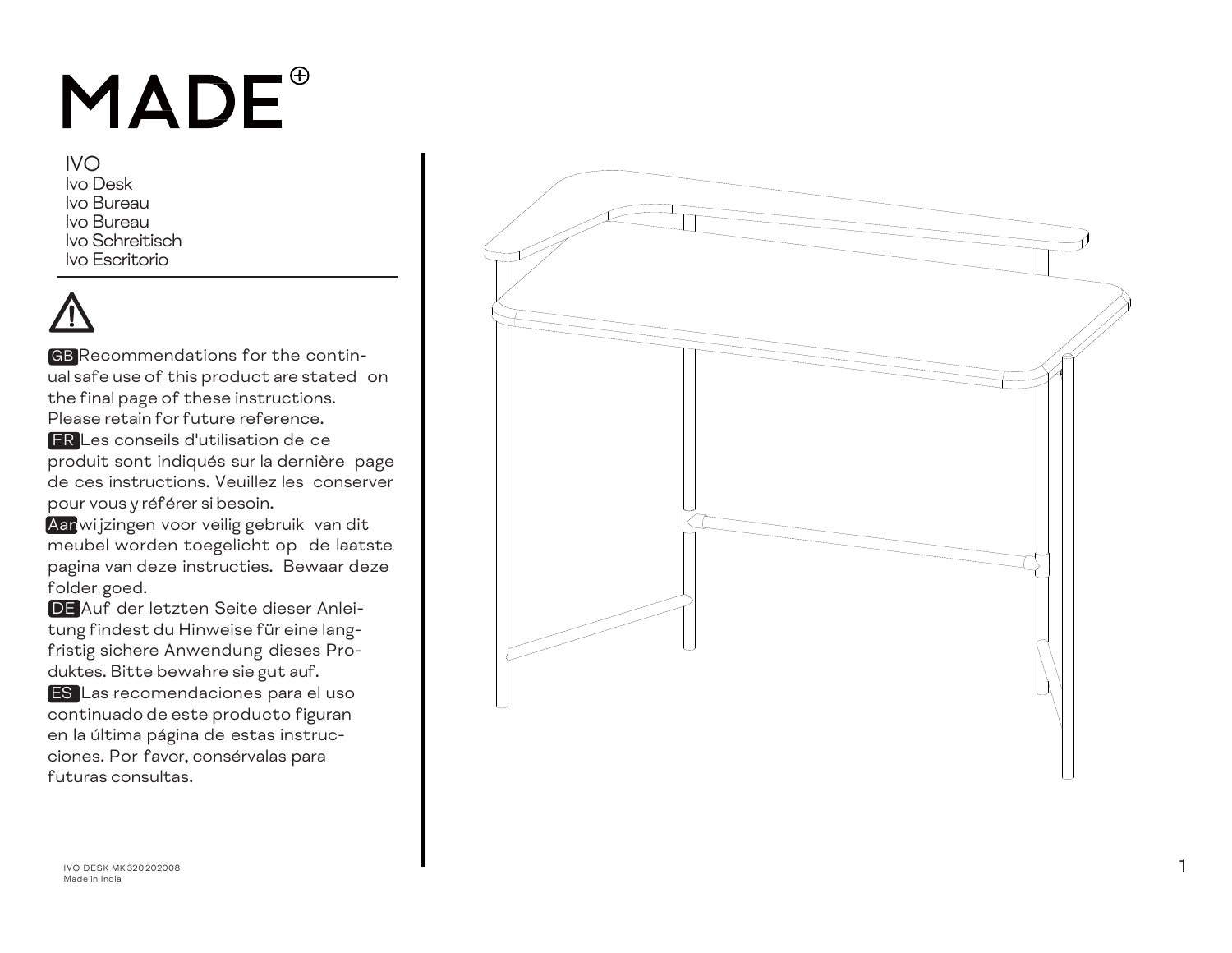

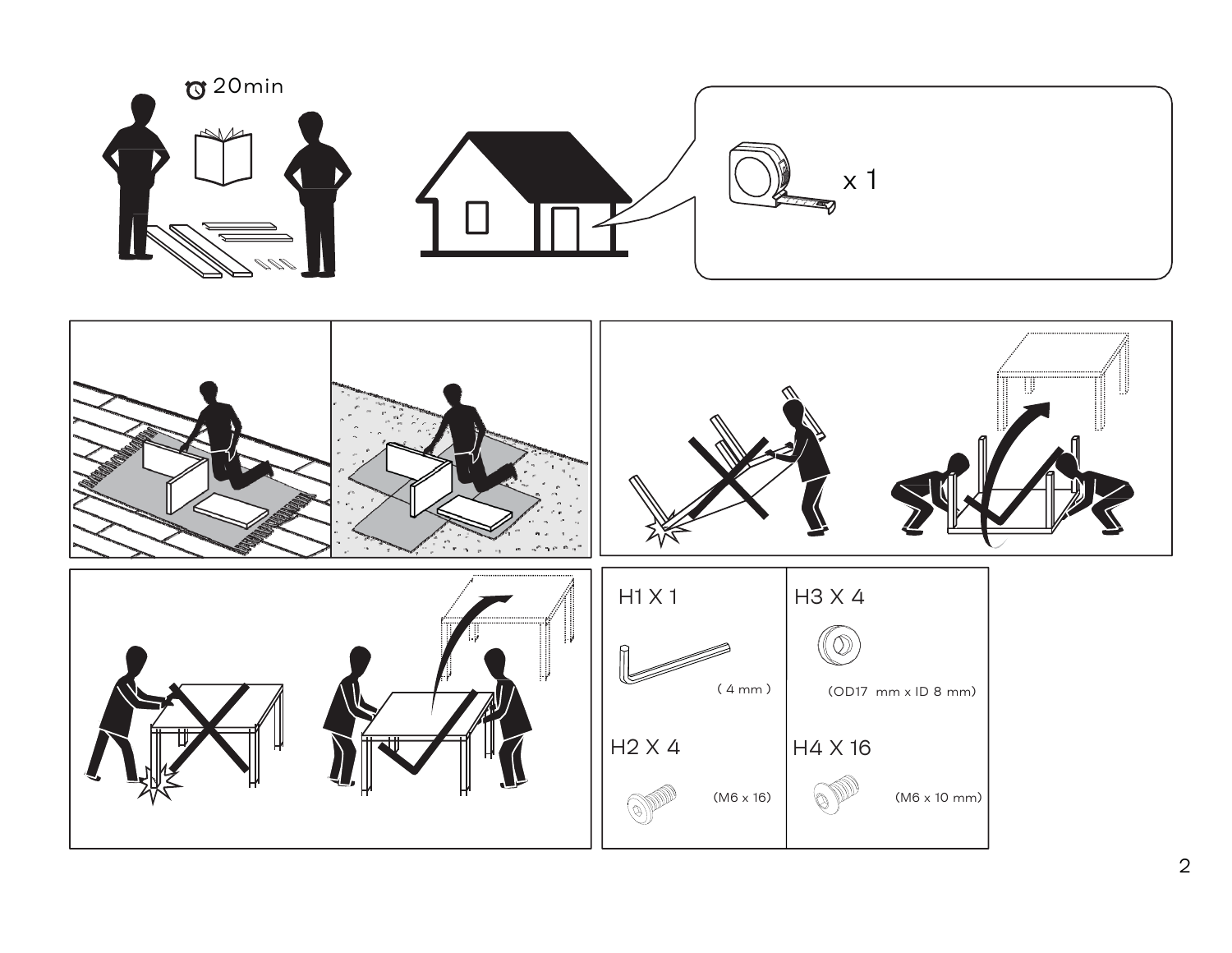

#### **ENGLISH**

Because of the variety of different wall types, we cannot provide you with the exact fittings to fix this product. It is necessary that you identify the type of wall you intend to fix this item onto and contact your local hardware store toget the appropriate fittings.

#### **FRANÇAIS**

A cause des différentes variétés de mur, nous ne pouvons pas vous fournir les exacts ustensiles pour fixer ce produit. Il est nécessaire que vous identifiez surquel type de mur vous entendez fixer ces accessoires, et vous contactiez le fournisseur de matériaux le plus proche pour vous procurez les ustensiles les plus approprier.

### **NEDERLANDS**

Vanwege het grote aantal verschillende muurtypen, kunnen we je geen exacte instructies geven voor het monterenvan deze haken. Bij twijfel kun je het beste nakijken tegen welk type ondergrond je de haken wil bevestigen en vervolgens navraag doen bij een bouwmarkt bij jou in de buurt.

### **DEUTSCH**

Aufgrund der vielen Arten von Wänden, können wir Ihnen leider nicht die richtigen Zubehörteile für dieses Produkt liefern. Finden Sie heraus, was Sie für eine Wand haben und fragen Sie im Baumarkt nach den entsprechenden Armaturen, um es anzubringen.

## **ESPANOL**

Debido a la variedad de tipos de pared, no podemos proporcionarte los accesorios exactos para fijar este producto. Es necesario que identifiques el tipo de pared en el que quieres colocar este artículo y ponerte en contacto con tu ferretería local para obtener los utensilios adecuados.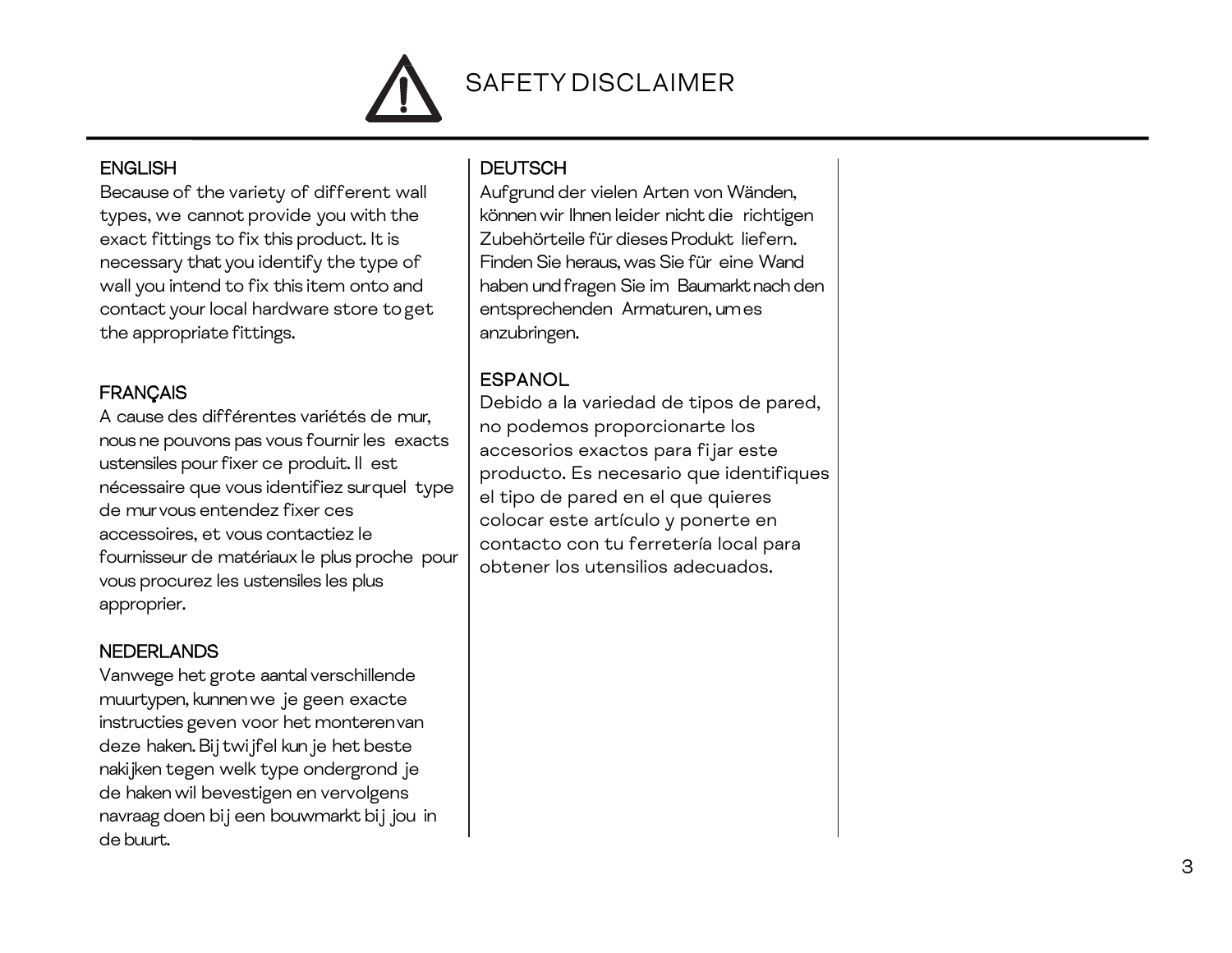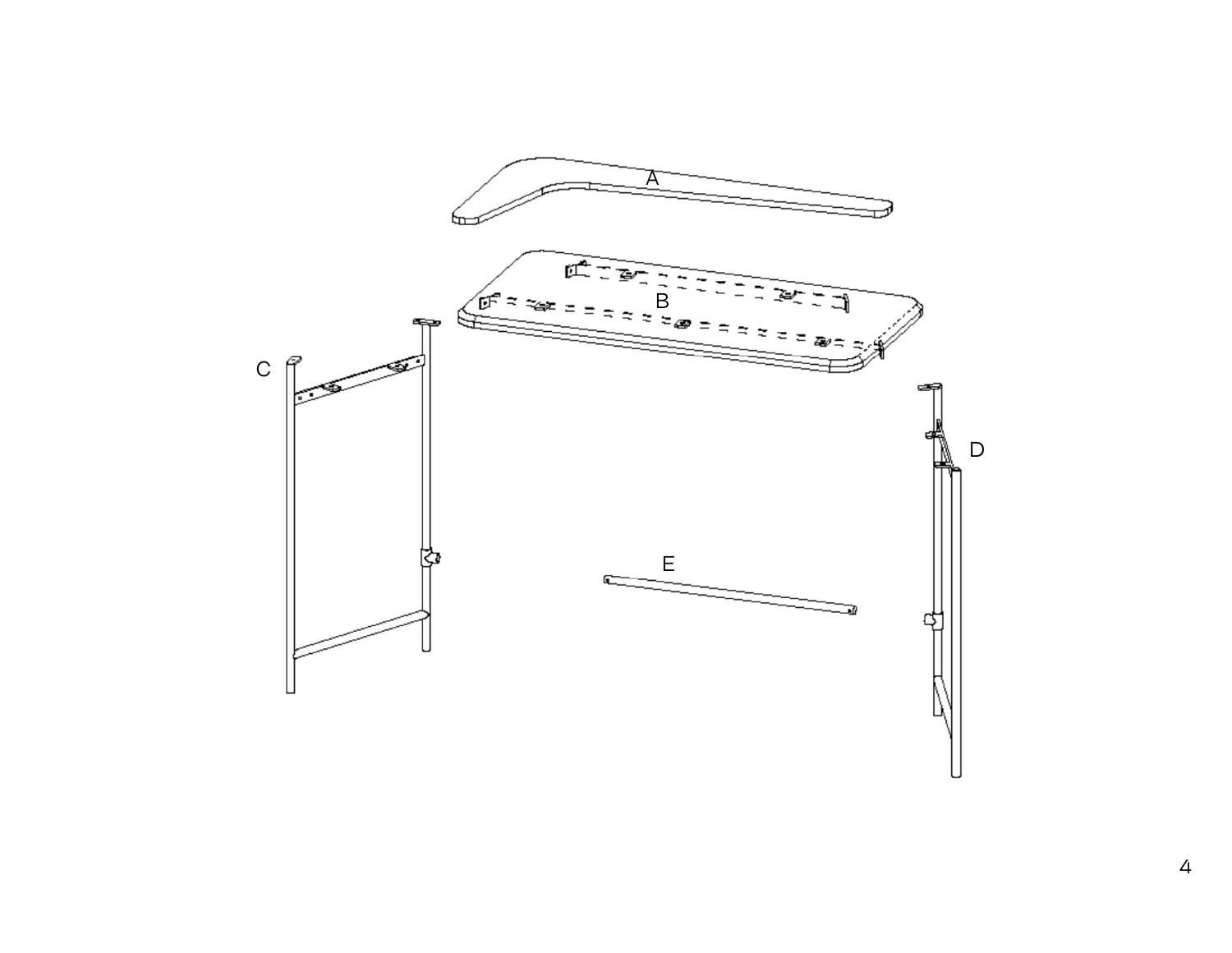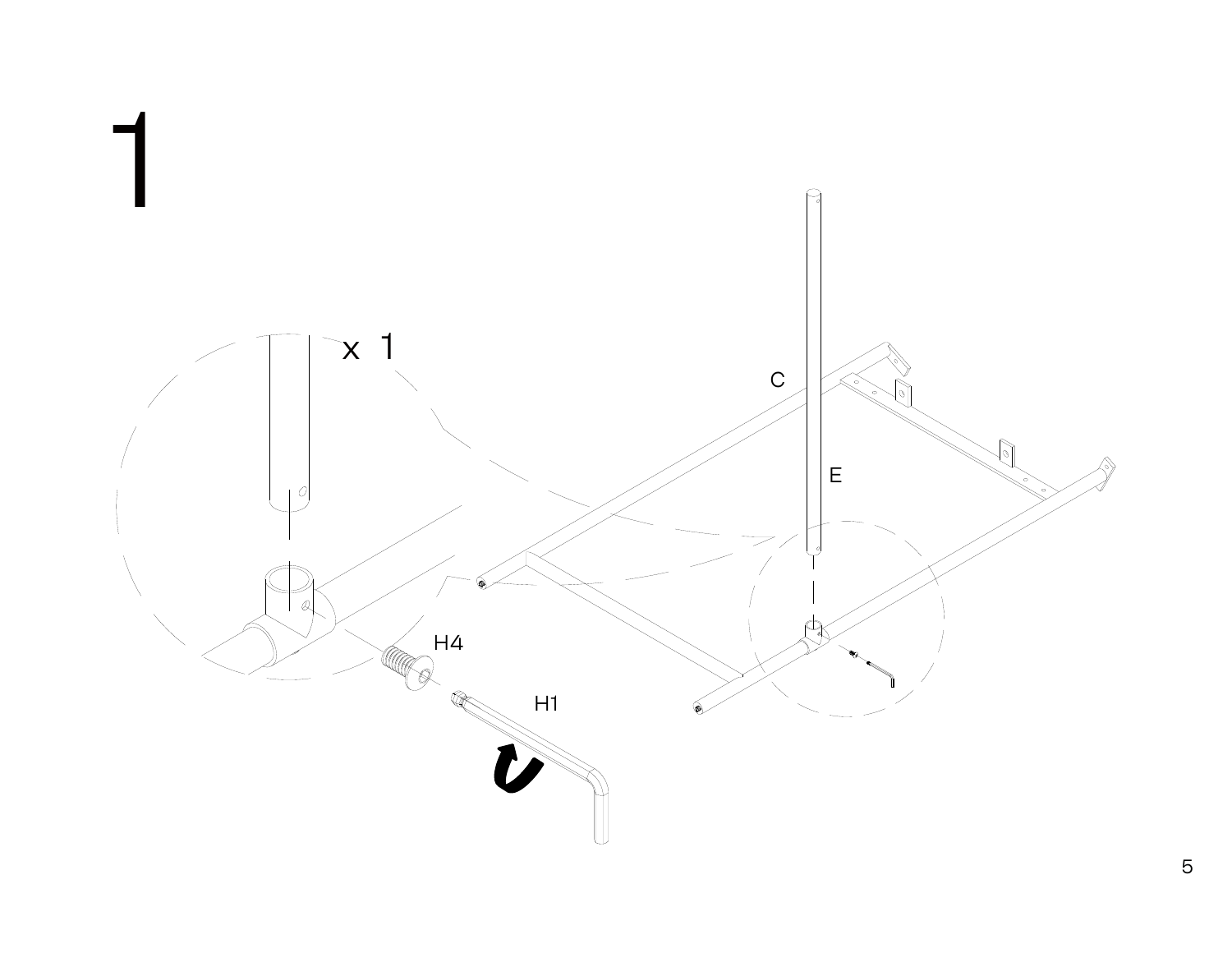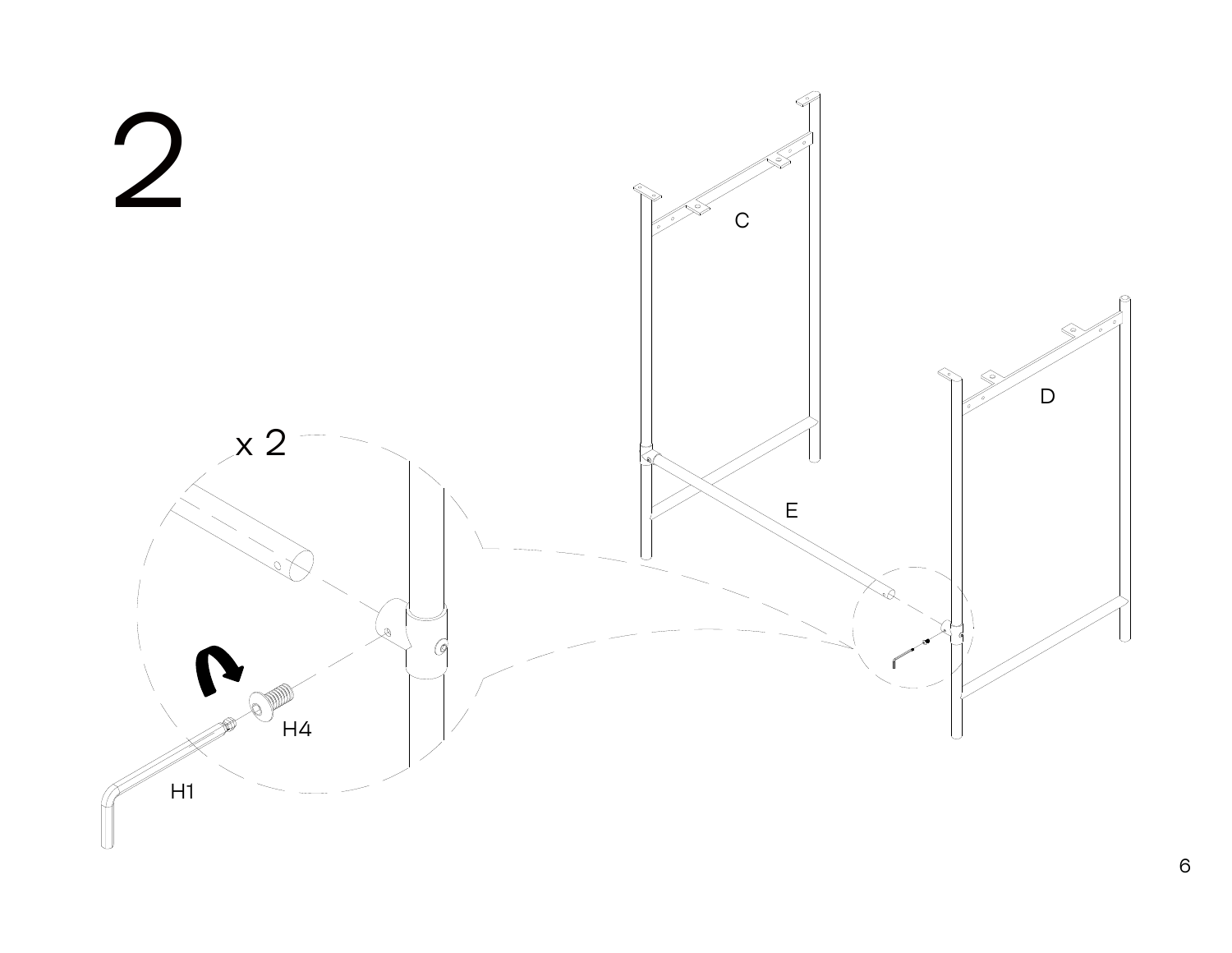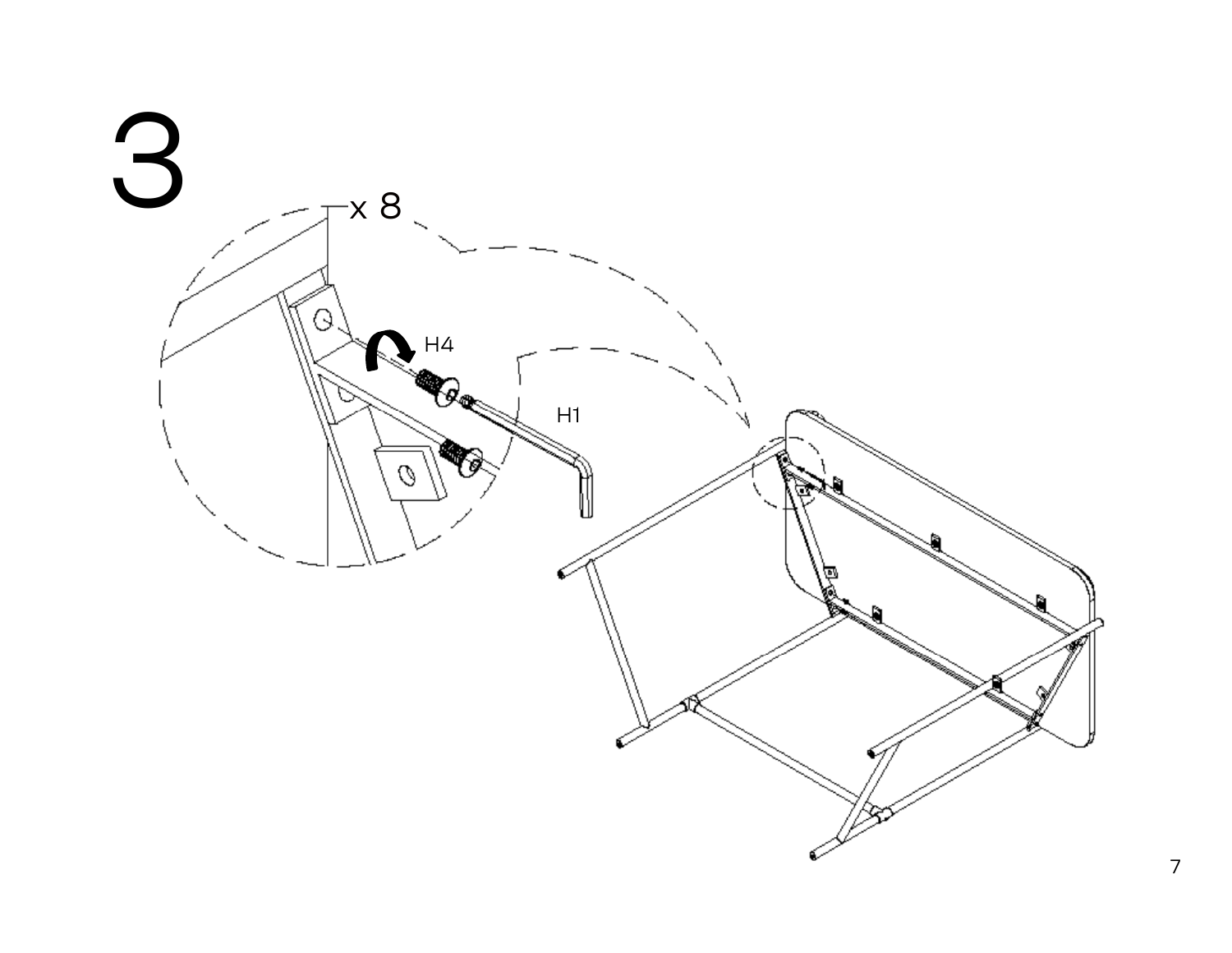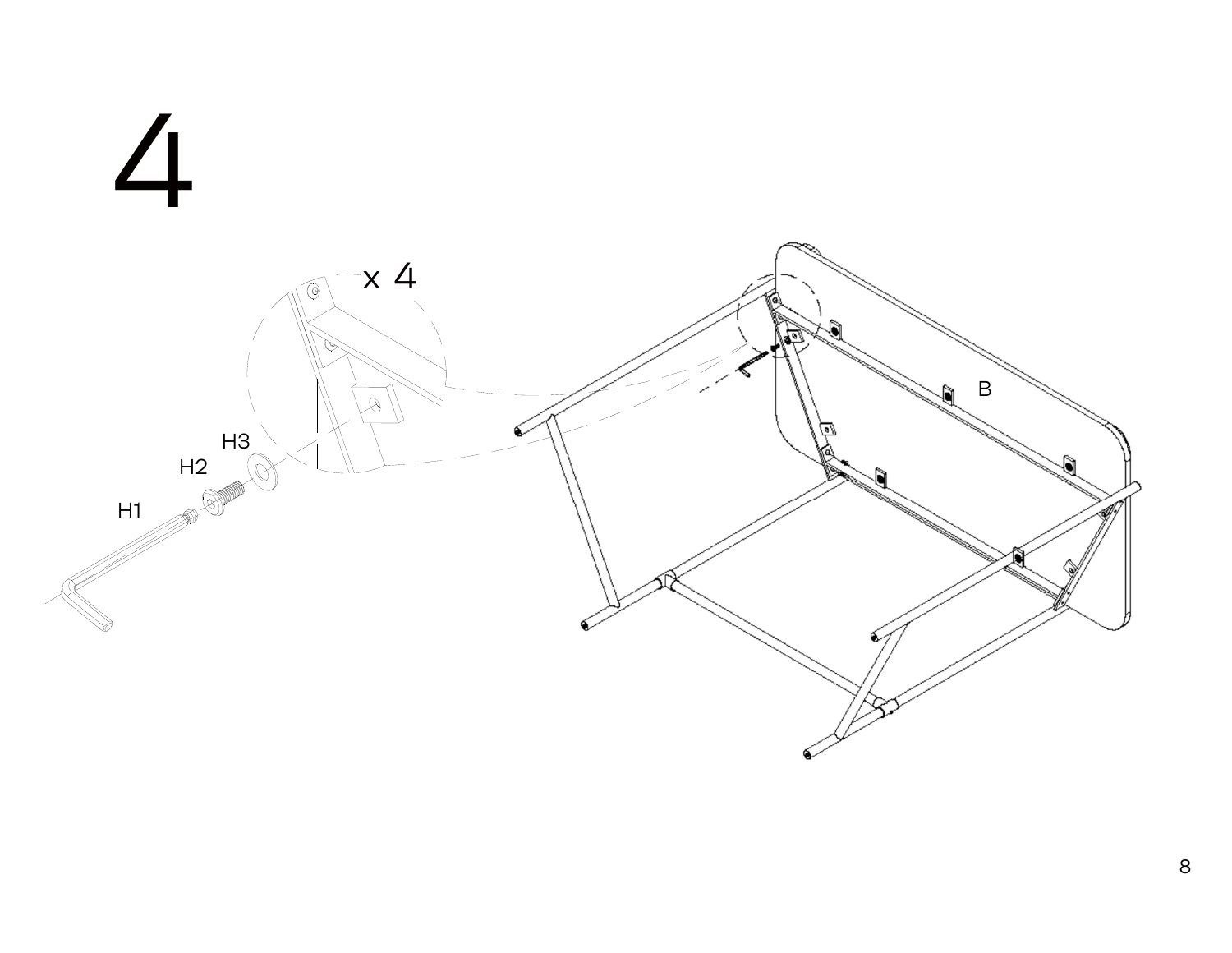